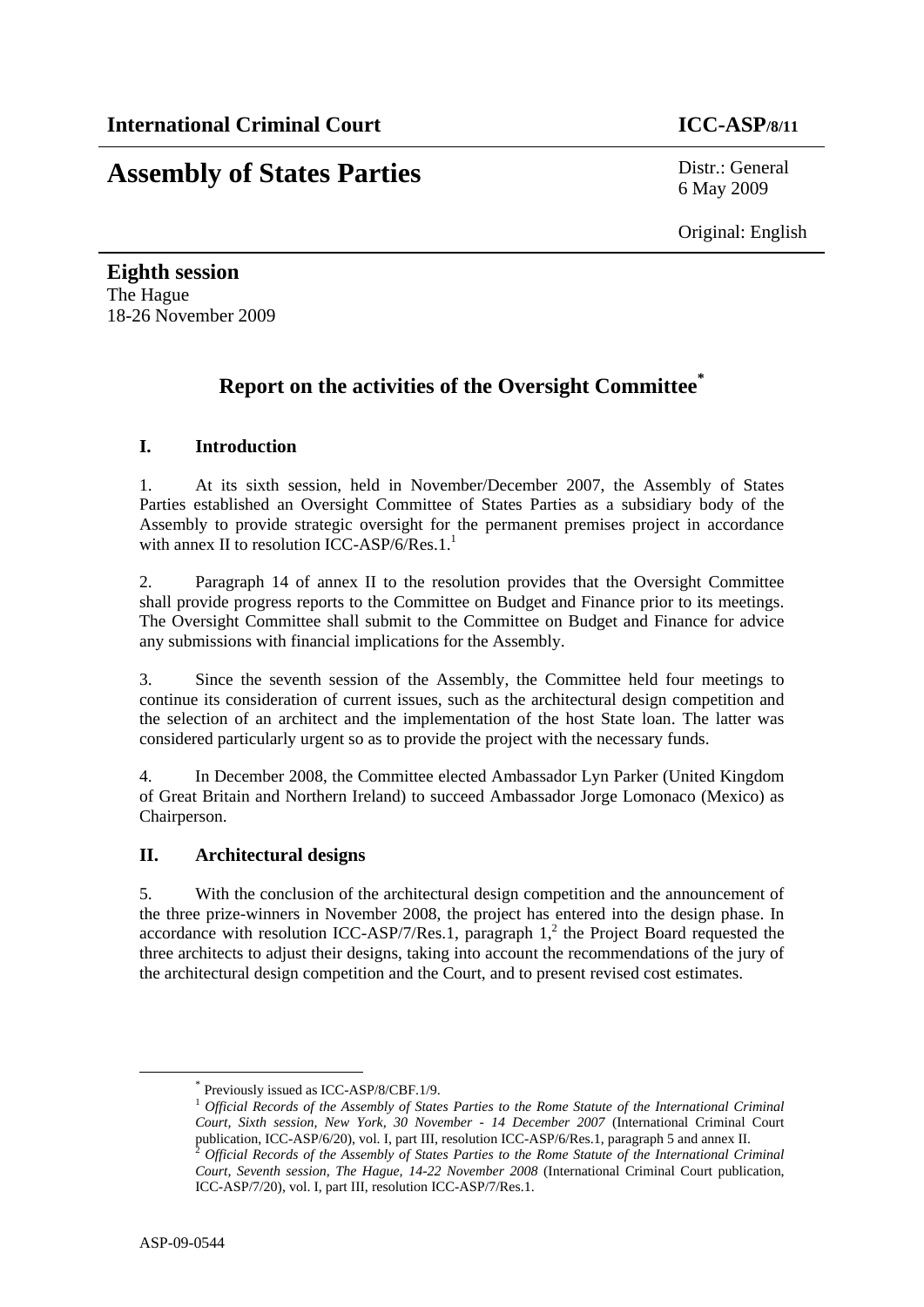6. The Project Board is in the process of evaluating the three modified designs in accordance with the requirements contained in annex I to resolution ICC-ASP/7/Res.1. In addition, a cost consultant has been tasked with assessing the revised cost estimates.

7. Through regular status reports, the Project Board informed the Committee of the progress made in the evaluations. The Committee learned that the main issues under consideration were the fee offers submitted by the architects, the estimated cost and size of the designs, the security of the premises, issues of sustainability and the degree of modification to the designs. In this regard, the Committee was informed, at its third meeting, on 12 March 2009, that the assessment of the estimated construction costs had not yet been finalised. The preliminary impression was that the construction costs of the winning design remained relatively the highest. There was no assessment of the maintenance costs as yet. The fee offers of the first and second prize-winners would require further negotiations.

8. The Committee focused its comments on issues related to governance and procedure, as the technical evaluation of the designs had been attributed to the Project Board. In accordance with paragraph 5 of annex I, the Project Board will refer its findings and recommendations to the Oversight Committee for a final decision once the evaluation is completed. The interim report was presented to the Committee at its meeting on 2 April 2009. Only after discussing the report at the meeting tentatively scheduled to take place on 23 April 2009 will the Committee be in a position to fully review the recommendations made with regard to the selection of an architect. The Committee recalled that, at this stage, it would only decide on the architect with whom further negotiations would be conducted. On the basis of the outcome of these negotiations, a final decision on the selection of an architect would be taken.

#### **III. Loan, mortgage and ground lease agreements**

9. In accordance with paragraph 5 of resolution ICC-ASP/7/Res.1, the Committee reviewed the relevant agreements for the implementation of the host State loan, which had been prepared by the Court and the host State, in collaboration with a public notary office. At its third meeting, held on 12 March, the Committee considered the loan, mortgage and ground lease agreements and recommended that the following amendments be introduced:

- a) As regards the loan agreement, the Committee suggested that the statutory interest rate of the Netherlands be applied to the Court and the host State when in default. Moreover, when referring to the use of the loan, the Committee recommended that a reference to resolution ICC-ASP/6/Res.1, preambular paragraph 10, be included, so as to also allow for the loan to be used for payment of fees of consultants and contractors.
- b) As regards the mortgage agreement, the Committee observed that it failed to specify the date/condition on which the mortgage would terminate.
- c) As regards the ground lease agreement, the Committee recommended that the provision on the termination of the ground lease and the building rights be further clarified. Following the meeting of 12 March 2009, the Committee suggested the inclusion of a reference to the additional host State bid for the permanent premises of the International Criminal Court.<sup>3</sup>

 $\frac{3}{3}$  *Official Records of the Assembly of States Parties to the Rome Statute of the International Criminal Court, Fourth session, The Hague, 28 November to 3 December 2005* (International Criminal Court publication, ICC-ASP/4/37), annex IV and appendix.